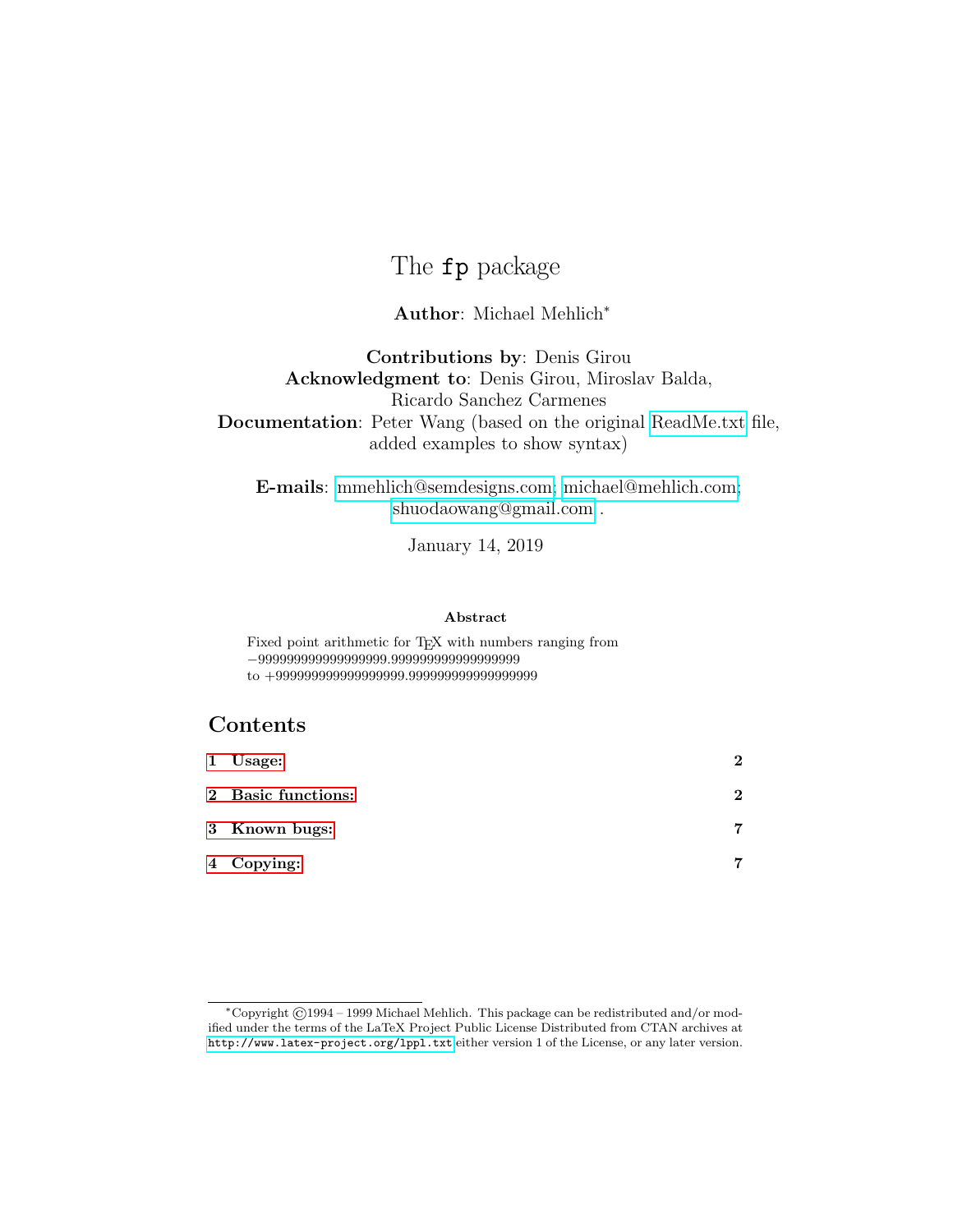### <span id="page-1-0"></span>1 Usage:

• Ε<sup>ρ</sup>Τ<sub>Ε</sub>Χ 2<sub>ε</sub>:

\usepackage[<options>]fp where the following options are known:

[nomessages]: don't print messages about the functions that are just computed.

[debug]: print debug messages (mainly for \FPupn).

•  $IAT$ F $X2.09$ :

include lfp.sty in the document preamble, i.e. \documentstyle[...,lfp,...]...

- $\bullet$  T<sub>E</sub>X: \input fp.tex
- MsDos/Windows Users:

It may be necessary to rename some files such that they just have a length of eight characters (plus a three character suffix). The following renaming examples works for emtex:

| Original name  | Name for emtex |
|----------------|----------------|
| defpattern.sty | defpaern.sty   |
| fp-addons.sty  | fp-adons.sty   |
| fp-random.sty  | fp-radom.sty   |

## <span id="page-1-1"></span>2 Basic functions:

- $\bullet$  \FPset#1#2: Defines a variable that you can later print.
- **\FPprint**#1: Prints the value of a variable.

### Example:

| $\FBest\xf2}$ %sets x=2   |         |
|---------------------------|---------|
| $x=\x$ \$. \\ %prints x=2 | $x=2.$  |
| $x=\Fprint(x\$ .          | $x=2.$  |
| $x = \frac{x}{\sqrt{2}}$  | $x=2$ . |
| $x = \F{Pprint\x$ .       | $x=2$ . |

• The following commands are very straightforward: binary and unary operations:

\FPadd#1#2#3 % #1 := #2+#3 \FPdiv#1#2#3 % #1 := #2/#3 \FPmul#1#2#3 % #1 := #2\*#3 \FPsub#1#2#3 % #1 := #2-#3 \FPabs#1#2 % #1 := abs(#2)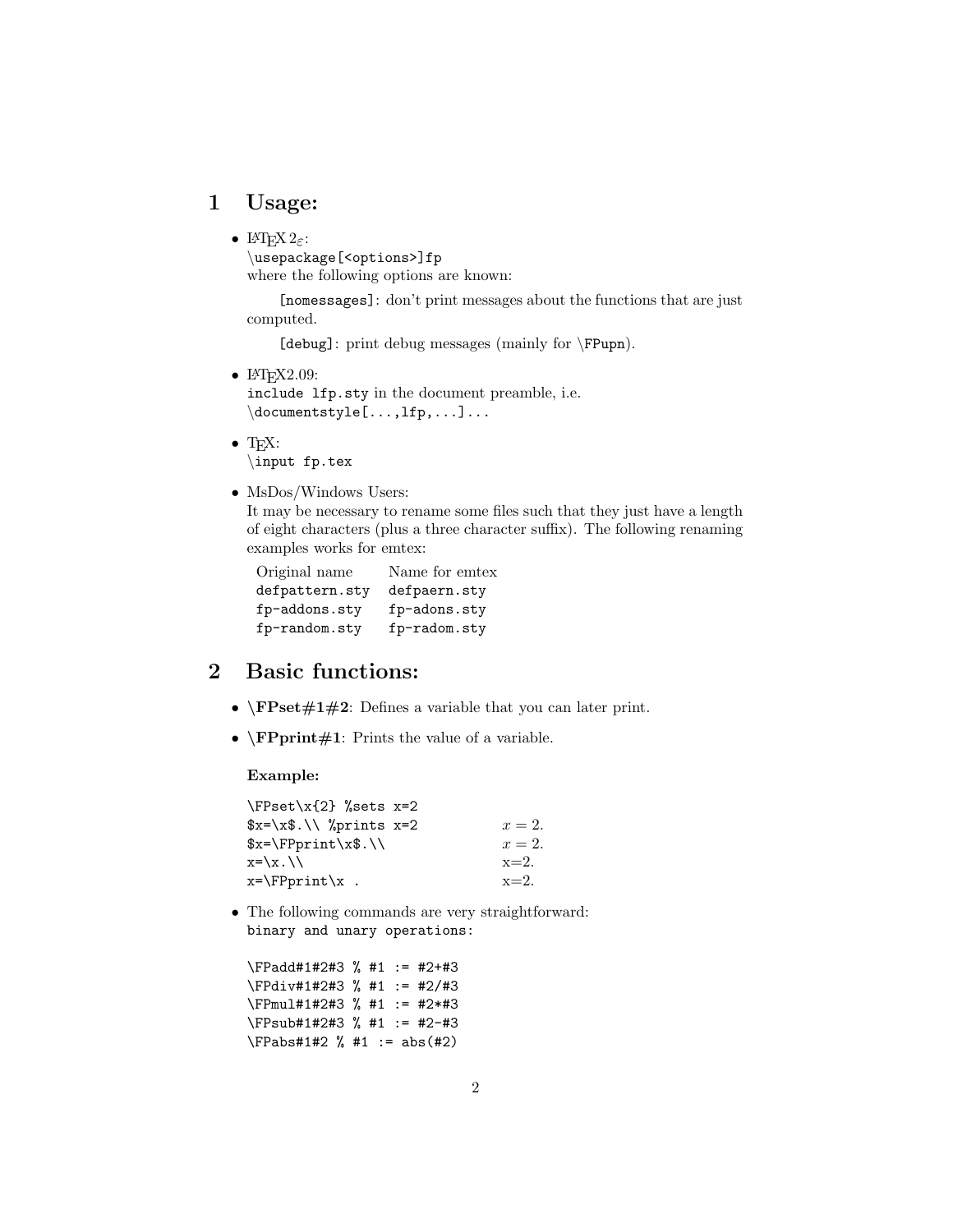\FPneg#1#2 % #1 := -#2 \FPmin#1#2#3 % #1 = min(#2,#3)  $\F{Pmax#1#2#3 % #1 = max#2, #3}$ 

binary and unary relations:

```
\FPiflt#1#2...\else...\fi % #1 < #2 ?
\FPifeq#1#2...\else...\fi % #1 = #2 ?
\FPifgt#1#2...\else...\fi % #1 > #2 ?
\FPifneg#1 ...\else...\fi % #1 < 0 ?
\FPifpos#1 ...\else...\fi % #1 >= 0 ?
\FPifzero#1...\else...\fi % #1 = 0 ?
\FPifint#1 ...\else...\fi % #1 is integer ?
%repeat last test
\ifFPtest ...\else...\fi % repeat last test
```
Trigonometric functions (Note: only accepts float numbers for the input variables):

```
\FPpi % 3.141592653589793238
\FPsin#1#2 % #1 := sin(#2)
\FPCos#1#2 % #1 := \cos(H2)\FPsincos#1#2#3 % #1 := sin(#3), #2 := cos(#3)
\FPtan#1#2 % #1 := tan(#2)
\FPcot#1#2 % #1 := cot(#2)
\FPtancot#1#2#3 % #1 := tan(#3), #2 := cot(#3)
\FParcsin#1#2 % #1 := arcsin(#2)
\FParccos#1#2 % #1 := arccos(#2)
\FParcsincos#1#2#3 % #1 := arcsin(#3), #2 := arccos(#3)
\FParctan#1#2 % #1 := arctan(#2)
\FParccot#1#2 % #1 := arccot(#2)
\FParctancot#1#2#3 % #1 := arctan(#3), #2 := arccot(#3)
```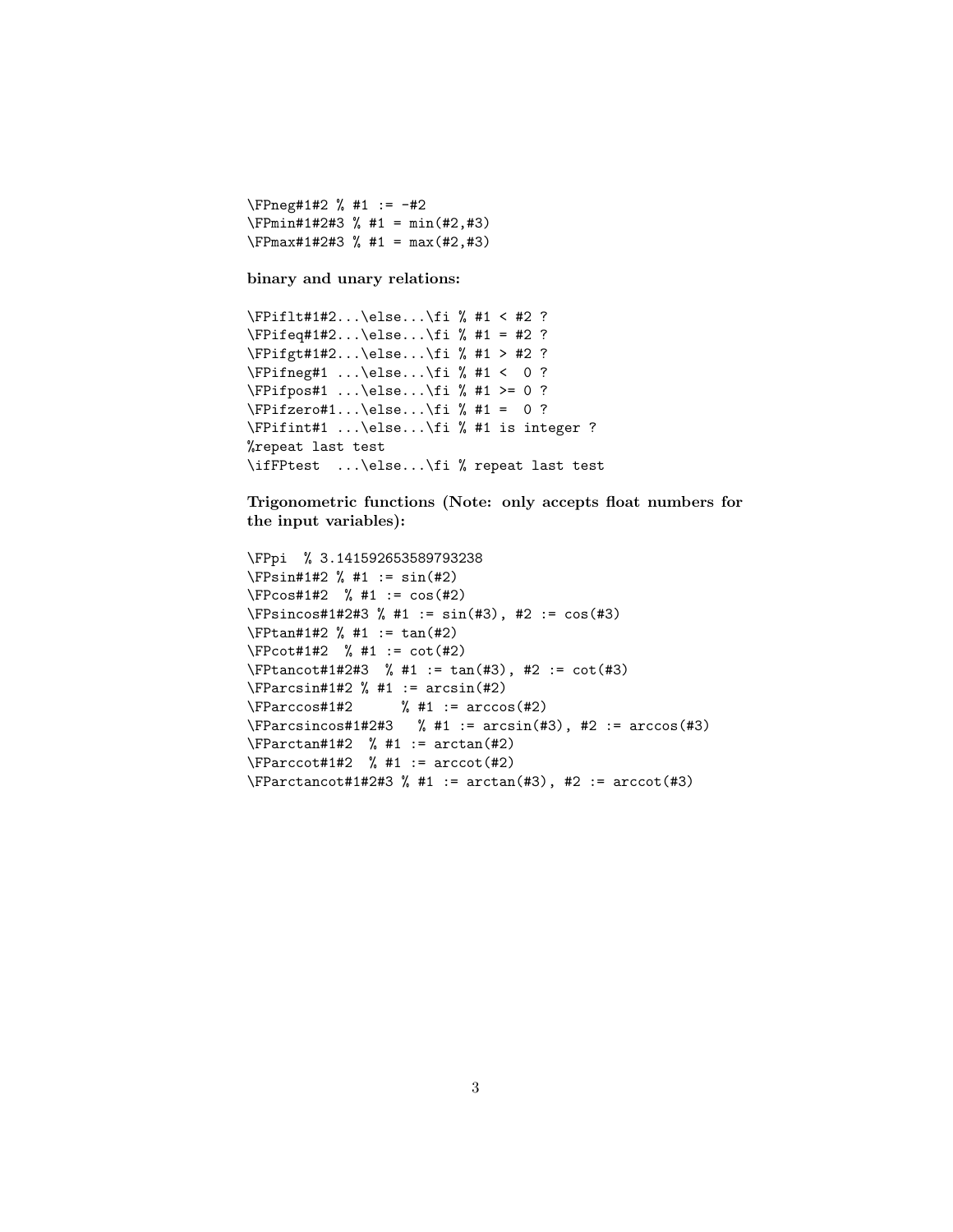Examples:

```
\Pset\x{-1}\FPset\y{2}
\FPadd\xay\x\y
\FPmin\xoy\x\y
x=\x, y=\y\ \\
\FPifgt\xay\y $x+y>y$.
\else $x+y<y$.\fi \\ \\ \\
The result $x+y$
\FPifint\xay is an integer.
\else is not an integer.
\fi\\ \backslash\lim(x,y)=\xoy\.
                              x = -1, y = 2x + y < y.
                                The result x + y is an inte-
                                ger.
                               \min(x, y) = -1.
```
• Solving equations:

\FPlsolve#1#2#3 % #1 := x with #2\*x+#3=0 \FPqsolve#1#2#3#4#5 % #1,#2 := x with #3\*x^2+#4\*x+#5 = 0 \FPcsolve#1#2#3#4#5#6#7 % #1,#2,#3 := x with #4\*x^3+#5\*x^2+#6\*x+#7 = 0 \FPqqsolve#1#2#3#4#5#6#7#8#9 % #1,#2,#3,#4 := x with #5\*x^4+#6\*x^3+#7\*x^2+#8\*x+#9 = 0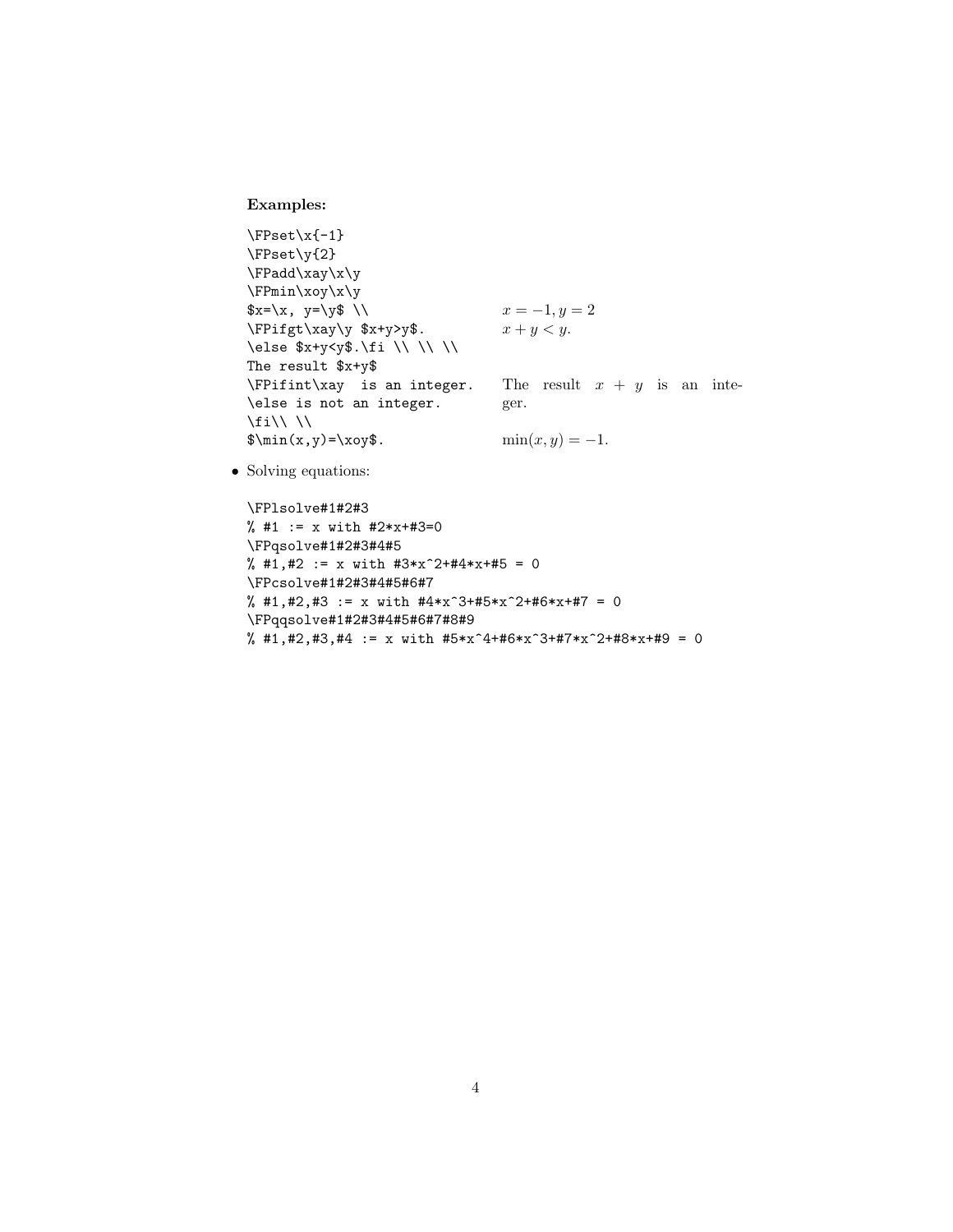```
Example:
\FPset\ca{-4}
\FPset\cb{2}
\FPlsolve\res\ca\cb
The root for
\cdot x+\cdot -0 is \\
x=\res.
                                  The root for -4x + 2 = 0 is
                                  x = 0.500000000000000000.
```
• Evaluate expressions:

```
\FPeval#1#2
% #1 := eval(#2) where eval evaluates the expression #2
Example:
\text{def}\x{11}\FPeval\resulta{\x/2}
\FPeval{resultb}{clip(neg(x)/2)}
resulta = resulta .\iresultb = \rceultb .\\\}\\FPeval\resulta{round(resulta:3)}
round(resulta:3) = \resulta.
                                      resulta = 5.500000000000000000.
                                      resultb = -5.5.round(resulta:3) = 5.500.
```
### Attentions:

- The #1 variable can be written as either "\resulta" or "{resulta}", but not "\resulta{}" in the above example.
- When referring to variables in the expression #2, one can use " $\langle x \rangle$ " or " $\{x\}$ ", or simply "x" in the above example.
- The unary prefix operation "-" is not known, therefore one should use the function neg() instead.
- $-$  All the results from  $\F$ Peval are real numbers so rounding may be necessary.

#### Known operations:

|        |                  | ∗                           |     | abs neg |     |
|--------|------------------|-----------------------------|-----|---------|-----|
| pow    | root             | exp                         | ln  | min     | max |
| e      | D1               |                             |     |         |     |
|        | round trunc clip |                             |     |         |     |
| $\sin$ | $\cos$           | tan                         | cot |         |     |
|        |                  | arcsin arccos arctan arccot |     |         |     |

Most of the operations are self-explanatory. A few notes here: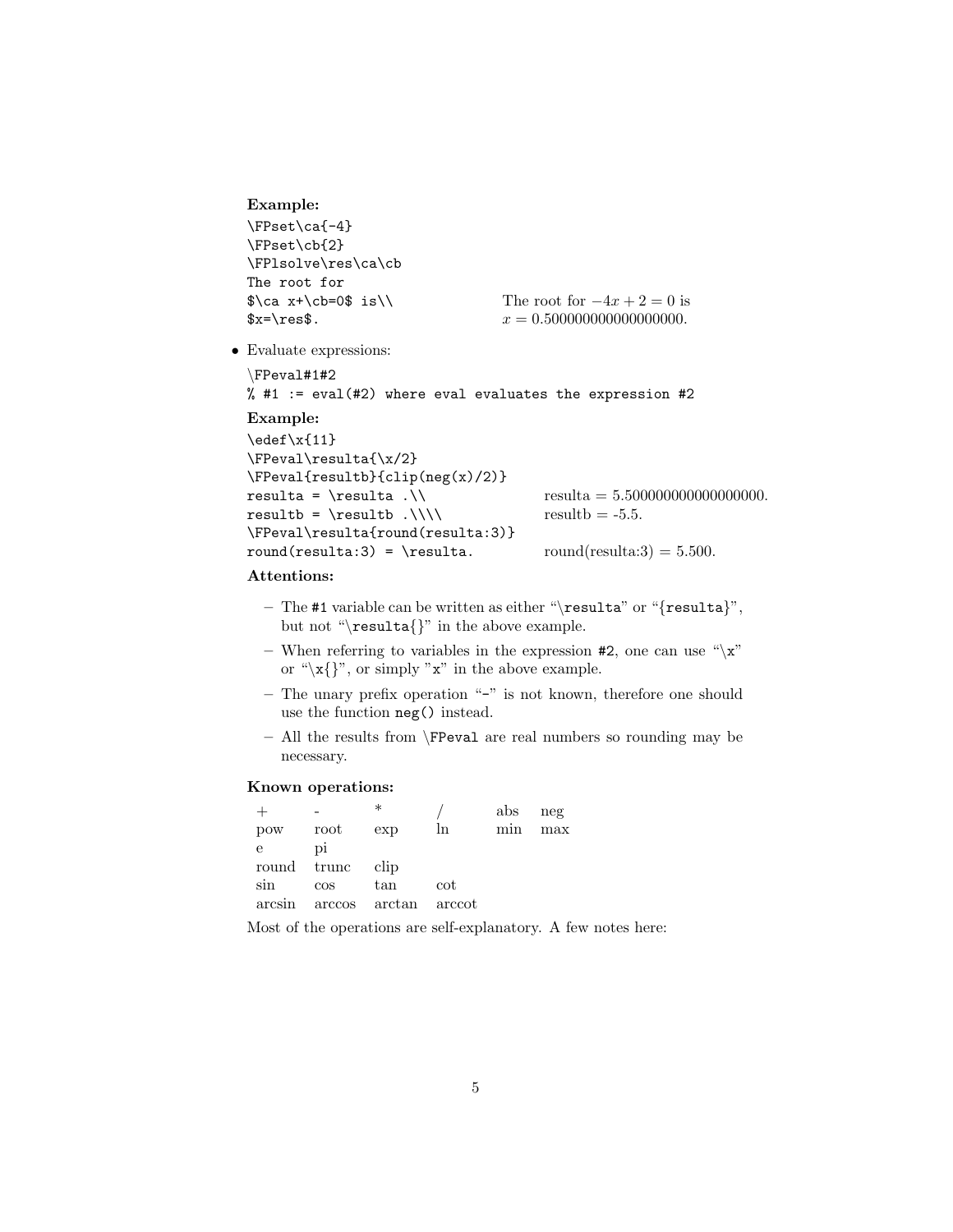| pow(#1,#2)                         | returns $\#2$ to the power of $\#1$               |
|------------------------------------|---------------------------------------------------|
| root(#1, #2)                       | returns the $\#1^{th}$ root of $\#2$              |
| $exp(+1)$                          | returns $e$ (defined below) to the power of $\#1$ |
| ln(#1)                             | returns $\ln(\#1)$ (base e)                       |
| min(H1, #2)                        | returns minimum of $\#1$ and $\#2$                |
| e                                  | returns $e = 2.718281828459045235$                |
| рi                                 | returns $\pi = 3.141592653589793238$              |
| $round(\texttt{\#1}:\texttt{\#2})$ | round $#1$ to $#2$ decimal places                 |
| trunc( #1: #2)                     | truncate $\#1$ to $\#2$ decimal places            |
| clip(#1)                           | remove all the trailing "0"s in $\#1$             |
| $sin(+1)$                          | $\sin$ of $\#1$ in rad. Similarly for others      |
| arcsin(#1)                         | arcsin of $\#1$                                   |

• Evaluate upn-expressions:

\FPupn#1#2 % #1 := eval(#2) where eval evaluates the upn-expression #2

#### Known operations:

+,add,-,sub,\*,mul,/,div,abs,neg,min,max, round,trunc,clip,e,exp,ln,pow,root,pi,sin,cos, sincos,tan,cot,tancot,arcsin,arccos,arcsincos, arctan,arccot,arctancot,pop,swap,copy

where

pop: removes the top element swap: exchanges the first two elements copy: copies the top element

Examples:

```
\FPupn\result{17 2.5 + 17.5 - 2 1 + * 2 swap /}
is equivalent to
\result := ((17.5 - (17 + 2.5)) * (2 + 1)) / 2and evaluates to
\def\result{-3.000000000000000000}
Afterwards the macro call
\F Pupn\result{\result} -1 * 0.2 + sin 2 round\}^^ the "{}" is necessary!
is equivalent to
\result := round_2(sin((\result * -1) + 0.2))and evaluates to
\def\result{-0.06}
Example 2:
As "result" is an abbreviation of "\result{}" you may
write
\FPupn{result}{17 2.5 + 17.5 - 2 1 + * 2 swap /}
and
```